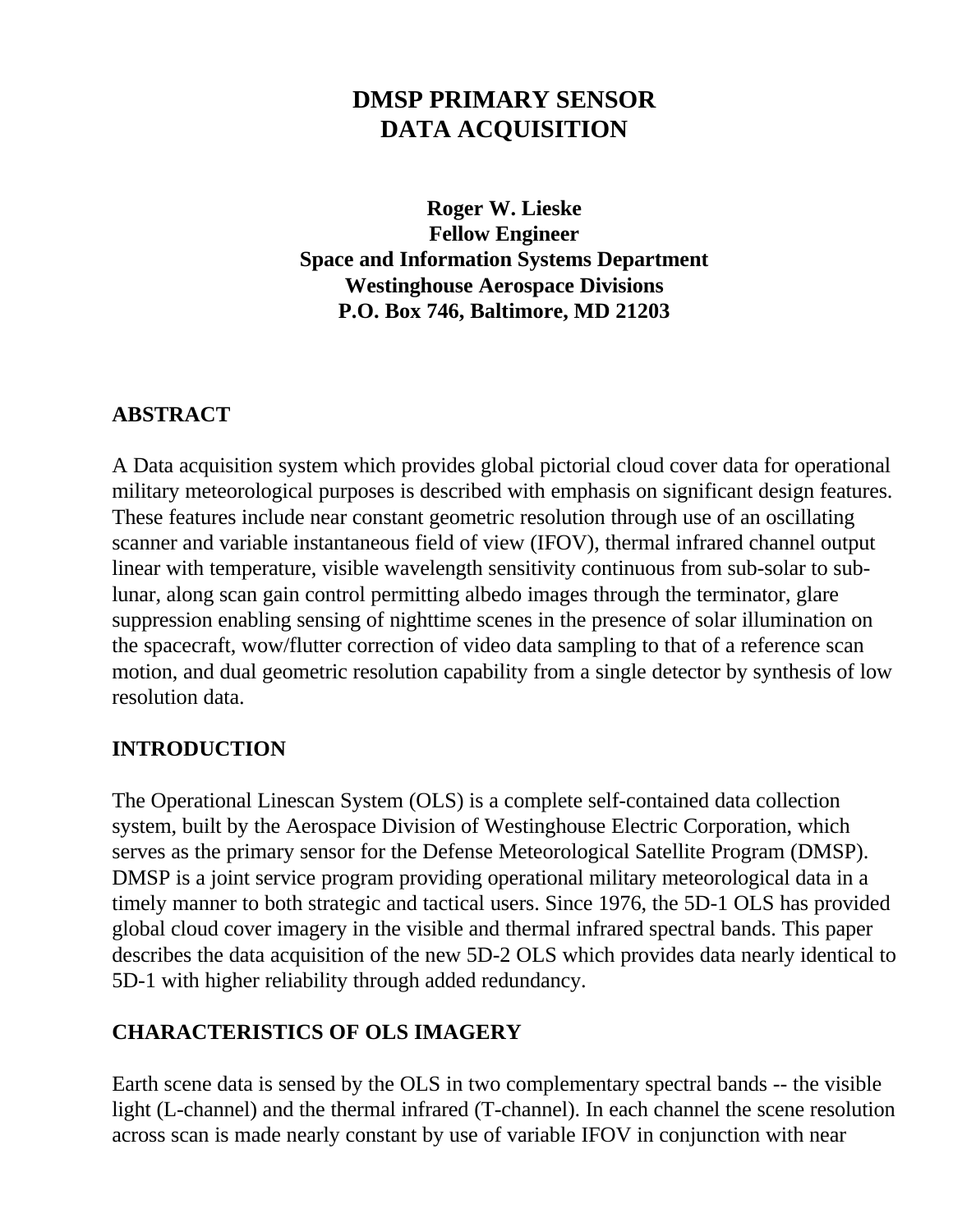constant surface velocity of sensed area achieved by selection of scan motion. For global coverage the nominal smoothed mode resolution in each channel is 2.78 km; for selected regional coverage of higher resolution a nominal 0.56 km fine mode is provided in each channel.

The L-channel senses scene radiance in the 0.4 to 1.1 um spectral band for scene illuminations from sub-solar to sub-lunar at quarter moon -- a range of over ten million to one. Throughout this range, continuous adjustment of channel gain compensates for the changing scene incident illumination. By this means, useful imagery is obtained even in the terminator region where the illumination changes a factor of ten every two geocentric degrees. The L-channel output data may be made either linear or two-decade logarithmic compressed with scene radiance.

The T-channel senses scene radiance in the 10 to 13 um spectral band over the scene temperature range from 190 K to 310 K. The output data is made linear with temperature over the dynamic range.

## **OPTICAL SYSTEM OF THE OLS**

Wideband scene radiant energy is collected by a scanning telescope selectively processed in two spectral paths by a relay optics subsystem and focused on one T-channel detector and two L-channel detectors located at three different focal planes of the optical system (see Figure 1). The L-channel detectors are a silicon high resolution diode (HRD) for daytime scenes and a photomultiplier tube (PMT) for nighttime scenes.

Scan Motion - The OLS employs a scanning telescope to scan the earth scene in the cross track direction while the forward motion of the satellite in its 833 kin circular, sun synchronous, polar orbit provides the along track incremental motion. The telescope scans in a precisely controlled sinusoidal scan motion of  $\pm 57.85^{\circ}$  amplitude to cause the surface velocity to be nearly constant throughout the earth scan of  $\pm 1482$  km cross track necessary for contiguous equatorial coverage at 833 km altitude. This scan motion has the added advantage of yielding a relatively high (0.85) ratio of active scan time to total scan time. The 101 minute orbit period and the nominal 0.56 km resolution along track constrain the frequency of scan motion to be 5.94 Hz.

Scan Drive - The scan drive, with minimal power expenditure, produces a sinusoidal scan motion with time whose amplitude and frequency are  $57.85^{\circ}$  and  $5.94$  Hz respectively. A high Q spring/mass torsional pendulum system provides the sinusodal scan motion. Four flat, spirally wound springs provide torque; one end of each spring is attached to the fixed structure and the other end is attached to the oscillating shaft. Matching the spring constant and the angular inertia of the oscillating assembly provides the proper scan frequency.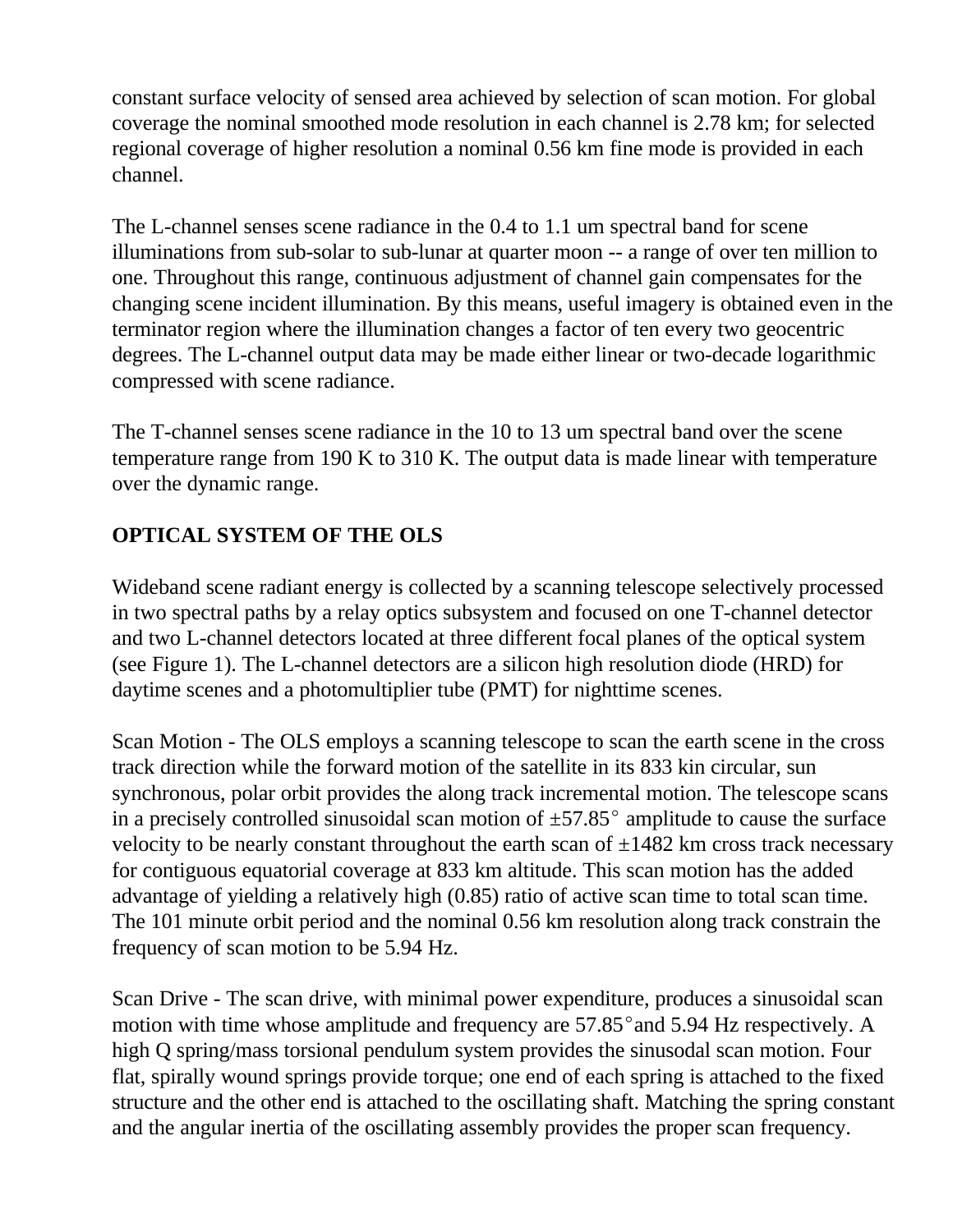Since the system is mechanically resonant, frequency stability is inherent and the scan drive must only supply energy to overcome the low damping losses to maintain amplitude stability. The energy is provided by pulsing a dc torque motor twice each cycle of the scanner with a pulse whose width is controlled in a feedback loop based on scan amplitude.

Image Motion Compensation (IMC) - Because of the sinusoidal scanning motion of the OLS, received data without IMC would be distorted such that regions near the end of scan would be alternately compressed and expanded along track. Compensation has been mechanically incorporated into the scanner optics by oscillating mirror  $M3 \pm 0.4$  mr in the along track direction at twice the telescope scan frequency.

Telescope - The telescope, a five reflective surface Cassegrain assembly, receives the scene radiant energy through an effective aperture of  $239 \text{ cm}^2$ . Figure 1 shows the basic optical configuration of the telescope and illustrates the size of the light bundles along the optical paths. The primary mirror (M1) is 20.3 cm, f/1.0 parabolic. The secondary mirror (M2) is hyperbolic with a focal length of -6.35 cm. The resulting telescope focal length is 122 cm. Energy reflected from M2 is intercepted by a flat mirror (M3) on the rotational center line. M3 redirects the energy at an angle of about  $30^{\circ}$  away from the rotational center line in the plane determined by the telescope axis and rotational axis. M3 also provides the IMC that converts the scan motion to rectilinear.

An elliptical mirror (M4) approximately 0.5 cm in front of the telescope image plane has a dual function: it redirects the line of sight radially inboard toward the rotational axis where the line of sight is intercepted by a flat mirror (M5) and it serves as a field stop. M5 reflects the line of sight away from the telescope assembly both coparallel to and concentric with the rotational axis. As the telescope scans, the mirror M4 traverses an arc in space. Near the end of scan in either direction, the line of sight is interrupted by calibration mirrors M4' and M4", which are near M4. These calibration mirrors direct the view from the detectors into cone shaped near-blackbody sources of known temperature for T-channel calibration. The L-channel also uses the -Z (anti-sun) calibration source as a dark reference.

Relay Optics - The configuration of the relay optics, the stationary portion of the OLS optics, is also shown in Figure 1. The wideband radiant energy received from the telescope is first split spectrally by a dichroic beamsplitter which reflects the 10 to 13 um thermal infrared energy for the T-channel while transmitting the 0.4 to 1.1 um visual and near infrared energy for the L-channel.

The T-channel energy reflected from the beamsplitter is refracted into a slightly coverging beam by a germanium lens (L1) before being directed by two flat mirrors (MT1 and MT2)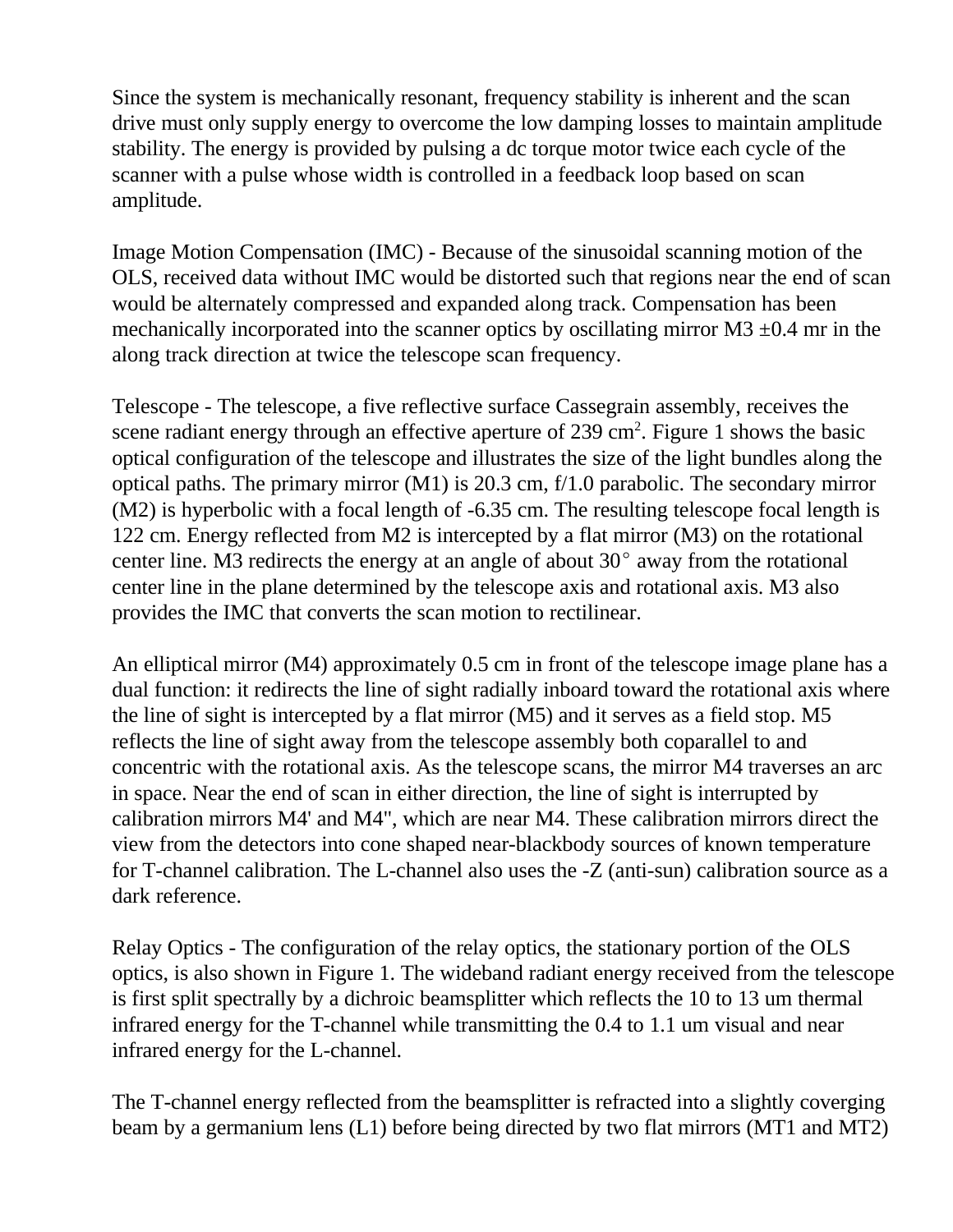along the optical axis of the T detector optics. The final T-channel optical transformation is performed by an f/1.0 germanium meniscus lens. This lens uses spherical first and second surfaces to focus the T-channel energy on the T detector through a germanium flat for correction of spherical aberration.

The L-channel energy transmitted by the beamsplitter is directed by a folded optical system utilizing two mirror surfaces to the field splitter focal point. The central core of the field of view is reflected by the field splitter into a series of lenses that focus the energy on the HRD detector focal plane. The rest of the field of view is transmitted through the field splitter into a series of lenses and redirecting flat mirrors that focus the energy on the PMT detector focal plane.

Glare Suppression - Loss of data due to on-axis scattering of incident sunlight is minimized by incorporating antiglare features into the optical/mechanical design of the telescope and by providing sunshades. Glare is suppressed in the telescope in four ways. First, the geometric configuration of the telescope limits the maximum input acceptance angle to  $14^{\circ}$ . Second, the low scatter finishes on M1 and M2 reduce the amount of energy scattered into the field of view from sources off the optical axis. Third, a field stop at M4 limits the maximum field half angle to 2.5 mr. Fourth, an aperture stop mask between M5 and the relay optics blocks glint from the edges of the hat-shaped part of the telescope, the outer edge of M1, and the support spiders for M2. M4 is an elliptical mirror that provides a soft focus of these glare sources at the mask position.

For glare suppression in orbits having sun angles between  $75^{\circ}$  and  $95^{\circ}$ , planar first surface specular mirror sunshades are mounted immediately adjacent to the aperture area of the telescope. These highly specular mirrors prevent direct impingment and minimize primary scatter of sunlight on any part of the telescope or surrounding diffuse scattering surfaces.

For glare suppression in orbits having sun angles between  $0^{\circ}$  and  $\pm 45^{\circ}$ , the spacecraft provides an additional sunshade comprised of a large stationary opaque glare obstructor (GLOB) at the  $+Z$  (Sunward) end of the spacecraft. It projects in the  $+X$  (Earthward) direction and prevents sunlight from impinging directly on any part of the telescope or surrounding diffuse surfaces.

#### **DETECTORS**

The T detector is a two-segment Mercury-Cadmium-Telluride (HgCdTe) photoconductive detector cooled to a temperature near 108 K and maintained within  $\pm 0.1$  K of the chosen set point by an active temperature, control loop using a small heater on the inner stage of a two-stage passive cryogenic cooler. The detector consists of two orthogonal elements, designated T-left and T-right.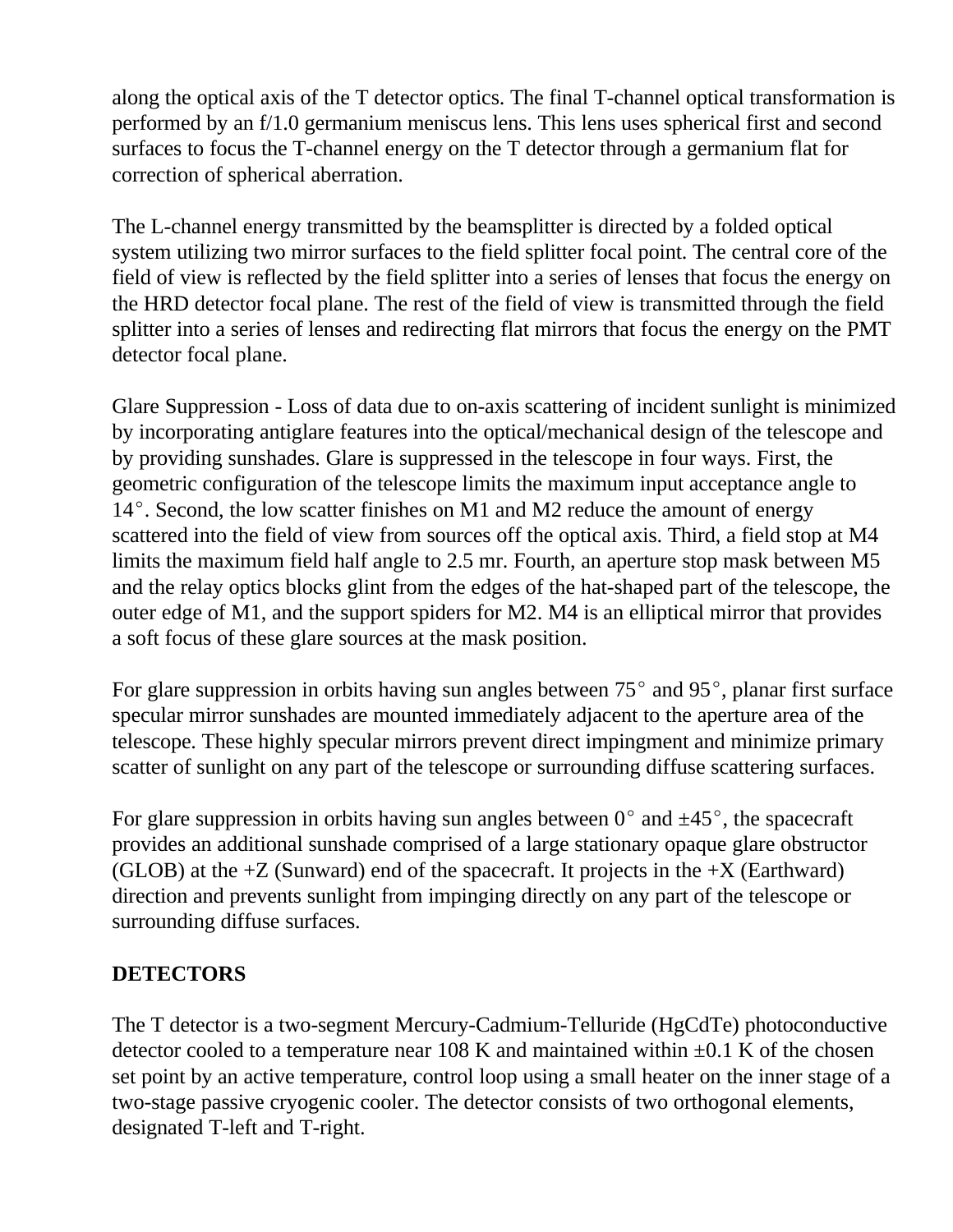The HRD detector is a three segment silicon photoconductive PIN diode with the N side (cathodes) common for all three elements. The dc dark leakage currents are so small below  $+10^{\circ}$  C, that no cooling is required for the HRD.

The PMT detector is a cesiated GaAs (gallium arsenide) opaque photocathode, image dissector type, multiple dynode photomultiplier tube that serves as the low resolution detector for the nighttime visible wavelength energy. With the proper focusing fields in the front end (determined by the photocathode, focus, cone, and plate voltages), only photoelectrons emitted from the effective photocathode area will pass through the defining aperture hole, undergo secondary emission multiplication in the dynode chain and subsequently be collected by the anode. To vary the field of view (FOV), the image dissector magnetically deflects the defining electron aperture image referred to the photocathode. This effect, in conjunction with the physically limited (masked) photocathode area, allows IFOV control by varying the size of the overlap region between the limited photocathode area and the defining electron aperture image. The magnetic deflection is accomplished by controlling the currents in two orthogonal coils on the PMT yoke. Figure 2 shows the PMT detector aperture configuration.

Each of the detectors make use of the rotation, as a function of scan angle, of the detector image on the scene to improve the IFOV in the along scan direction. The along scan projection of the detector on the earth enlarges as the scan angle increases, due to decrease of the incident angle of the line of sight and increase in slant range, so that at the  $\pm 1482$ km ends of scan the projection is six times that at nadir. At the side quarters of scan (between  $\pm$ 766 km and  $\pm$ 1482 km surface distance) only the detector segment which has a favorable along scan projection is selected to cause spatial resolution to be more nearly constant throughout the scan. The central half of the scan uses the total available detector area to improve the signal-to-noise performance in this region where projection enlargement is not a problem. Figure 3 shows segment switching for the HRD and T detectors. PMT segment switching is similar to that shown for the HRD.

#### **ANALOG SIGNAL PROCESSING**

The channel analog electronics convert the three primary detector low level electrical signals into full scale analog signals using amplification, dark level dc restoration, switching, summing, commanded gain changes, and low-pass video filtering. The analog portion of smoothed resolution data processing is simply low pass filtering to an 8 KHz instead of the 40 KHz fine mode bandwidth. Four OLS data outputs result from analog processing: L-fine (LF), L-smoothed (LS), T-fine (TF) and T-smoothed (TS). Significant amounts of commendable redundant analog hardware blocks and fallback modes are provided in the 5D-2 OLS.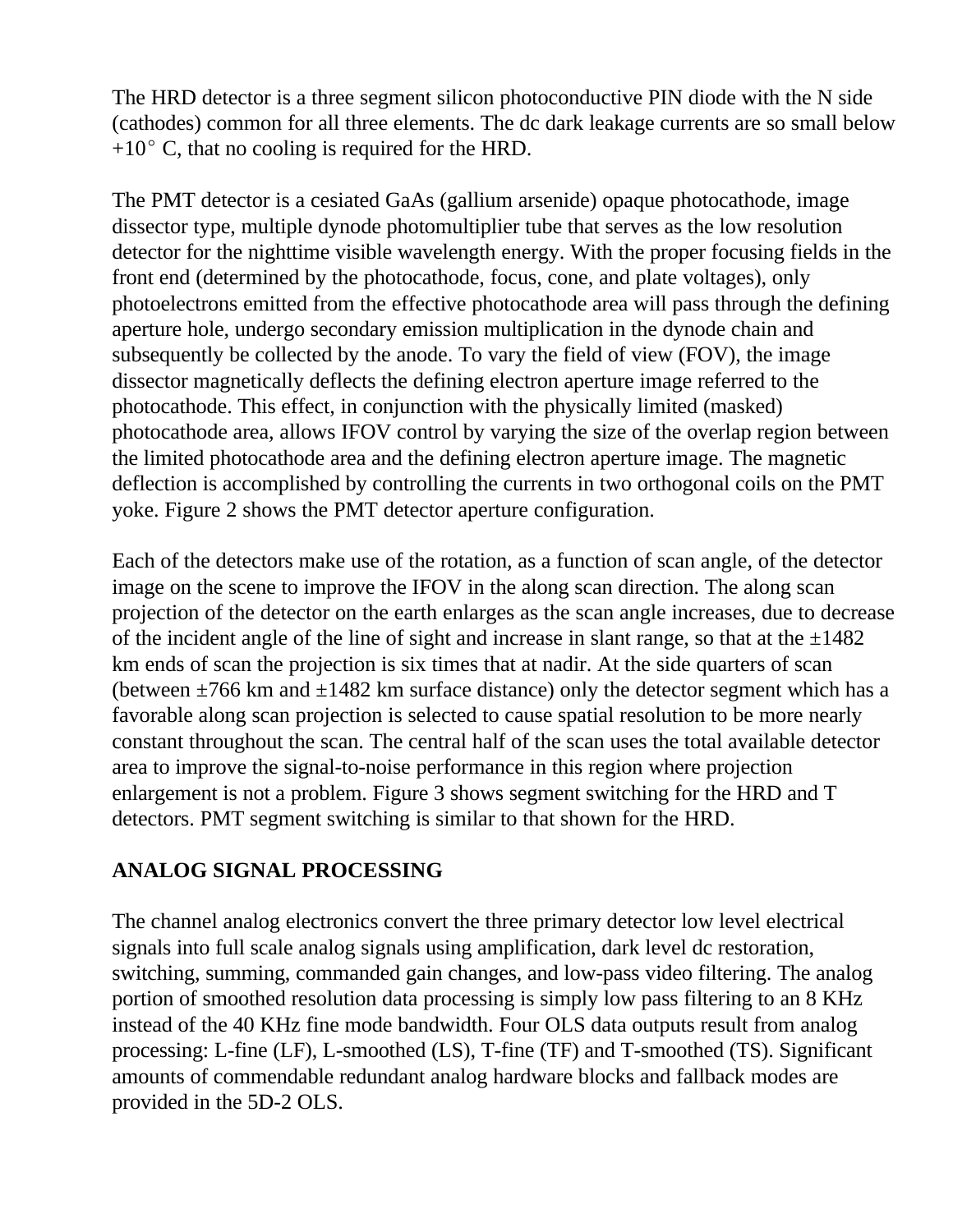## **L-Channel Analog Signal Processing**

The L-channel block diagram is shown in Figure 4 from the detector input through the channel output to the A/D converters. After amplification, the detector signal is dc restored to the dark reference that is viewed during the -Z overscan period by the postamplifier. Selection of detector, detector segment, postamplifier and VDGA gain value are provided under processor control. Amplification may be made linear or two-decade logarithmic compressed and switching transients are suppressed before presample five pole active filters limit the LF signal to 40 KHz and the LS signal to 8 KHz bandwidth. Redundancy is provided in both normal and fallback modes.

Gain Control - The ability of the L-channel to follow the rapid decrease in scene illumination through the terminator by varying the gain of the channel in a compensating manner is called along scan gain control (ASGC). ASGC is controlled by a digital processor which determines the gain required using knowledge of scan angle, solar position data provided by the spacecraft and a stored table of gain value versus scene solar elevation (GVVSSE) which can be modified by ground command. The voltage gain is calculated over a 140 dB range in 1/8 dB steps and is dynamically composed of 30 dB in the PMT postamplifier, 46 DB in PMT/HRD sensitivity ratio, and 64 dB in the variable digital gain amplifier (VDGA) which can be varied in 1/8 dB steps. The ASGC mode is capable of following the desired gain well within 1 dB in most scenes with peak deviations of less than 4 dB under worst case conditions. The ASGC mode is backed up with an along track gain control (ATGC) mode and a preset gain control (PGC) mode. ATGC uses the gain calculated at mid scan throughout the scan and PGC relies on stored commands to establish gain.

Transient Blanking - As large blocks of gain are switched within the channel for ASGC or segment switching, some undesirable transients result. These transients are blocked out by a switching transient blanker which holds the prior video value during the transient.

Normal Operation Redundancy - In the analog hardware all circuits after the postamplifier outputs are duplicated. The redundant source selection gates, VDGA, lin/log amplifier, switching transient blanker, and LF and LS low pass filters are all identical to the primary hardware. They are continuously active and the choice of which hardware source of data outputs (LF and LS primary or LF and LS redundant) to use is made by ground command selection.

Fallback Mode Redundancy - An HRD Segment C fallback postamplifier is provided which can be selected by ground command for use across the entire scan in the event that the HRD postamplifier were to malfunction. In addition, ground command can select either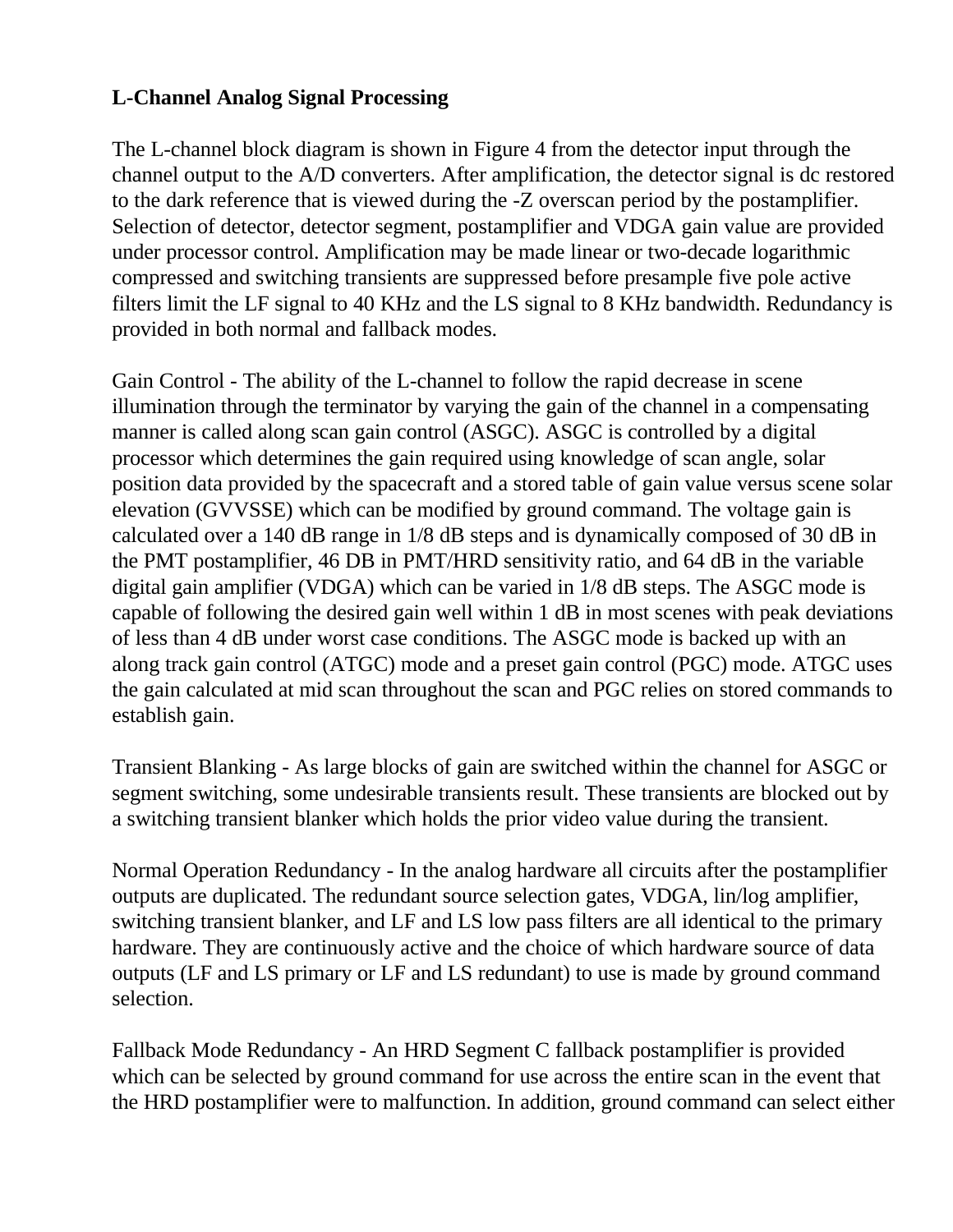HRD left or HRD right for use across the entire scan line to bypass a failure in one detector segment, pre-, amplifier or postanplifier.

#### **T-Channel Analog Signal Processing**

The T-channel block diagram is shown in Figure 5 from the detectors through the output to the A/D converters. After amplification, the detector signal is dc restored to the known reference temperature of the clamp source that is viewed during the -Z overscan period by a gated clamp in the postamplifier. The T video from the postamplifier is shaped by a six line segment shaper function which linearizes output signal to equivalent blackbody temperature. The T left/mid/right switching for TF data is located after the shaper function so that continuous T video is available for TS data. Switching is at a high signal level so transient suppression is excellent. The T left and T right video signals from the shaper are summed into the TS five pole, 8 kHz active low-pass filter. The T right, T mid and T left switching for TF video are followed by the TF five pole, 40 kHz active low-pass filter. Again redundancy is provided in both normal and fallback modes.

Normal Operation Redundancy - In the analog hardware all circuits after the postamplifier are duplicated. The redundant buffer amplifiers, shaper networks, segment switching gates and TF and TS low pass filters are all identical to the primary hardware. They are continuously active and the choice of which hardware source of data outputs to use (TF and TS primary or TF and TS redundant) is made by ground command selection.

Fallback Mode Redundancy - If a failure occurs in one detector element, preamplifier, commandable gain amplifier or post amplifier, the opposite detector segment signal can be used across the entire scan to provide TF and TS data by ground command selection.

# **SCAN MOTION SIGNAL PROCESSING**

Scan angle information is needed in the OLS for control of scanner amplitude, synchronization of control functions, and to enable accurate video data sampling under non-ideal scanner motion conditions.

Optical Encoder - The indication of scan angle is provided by an optical encoder that produces a series of 2049 clock pulses spaced at equal 0.98551 mr increments throughout the scan. The nominal scan is  $\pm 1024.5$  clock pulses or 57.85 $^{\circ}$  peak scan angle. Control pulses at the middle of scan (nadir), 146 clock pulses on the +Z side of nadir to differentiate -Z from  $+Z$ , and at  $\pm 1018$  clock pulses (near the ends of scan) are used as reference positions within the scan.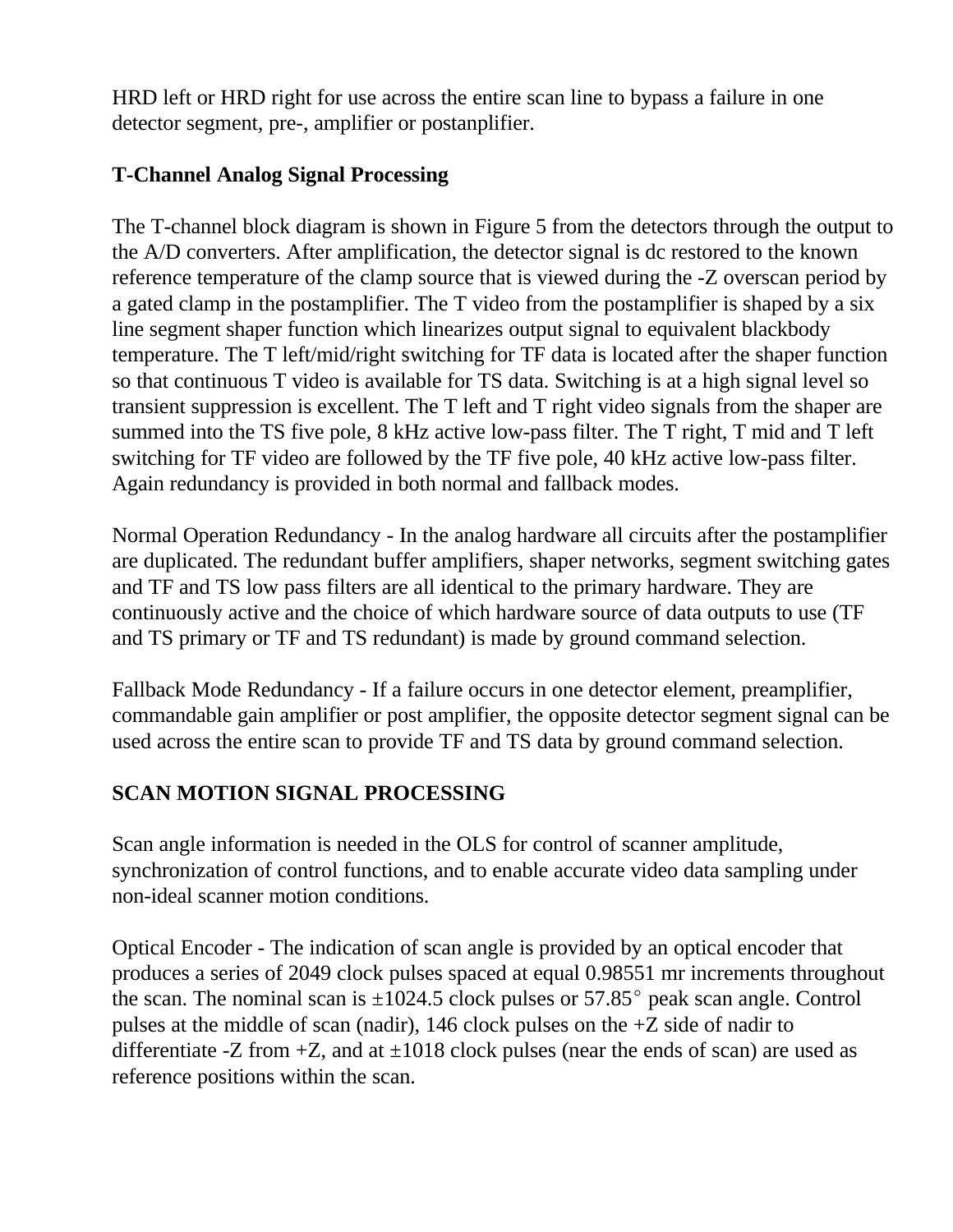The optical encoder consists of a polygon, encoder optics and an auxiliary encoder. A multifaceted polygon ring having fifteen mirror surfaces is mounted to the oscillating assembly and is "viewed" by the encoder optics which contains light sources, slits and detectors to produce clock and control pulses. A backup mode for providing control pulses is supplied by a separate light source/detector combination in the encoder optics. Since the optical generation of the encoder clock pulses can not readily be made redundant, a digital encoder simulator has been incorporated which synthesizes clock pulses from scanner control pulses. A synthetic clock track is generated by reading delay values from a read only memory. Frequency and position are corrected by the processor in order to make this synthetic clock track closely match the actual scanner motion.

Video Data Sampling Correction - A wow/flutter clock generator processes the encoder pulses and generates a clock whose frequency varies from a nominal 512 kHz as a direct function of the amount the actual scanner motion deviates from the reference scanner motion. The reference scanner motion is defined to be a sine wave of amplitude  $57.85^{\circ}$ , frequency 5.94 Hz, and zero offset. This wow/flutter clock is then divided down to frequencies appropriate for video data sampling and for wow/flutter data for ground use. The wow/flutter clock generator mechanization is that of an oscillator whose frequency is corrected in a feedback control loop which periodically compares the oscillator output count since beginning of scan to that required by the reference scanner motion at that point in scan.

#### **SYNTHESIS OF SMOOTHED DATA**

The OLS uses along scan and along track smoothing of fine data to produce a lower bandwidth video (smoothed data) without requiring a second detector. The along scan smoothing is accomplished using an analog filter which reduces the 40 kHz fine data to 8 kHz along scan smoothed data. The along track smoothing digitally integrates alongscan-smoothed data samples in five-successive-scan-line groups to produce 1.6 kHz smoothed data. The along track integration algorithm consists of a prescaler, an 8 bit A/D converter (which is shared by L and T video), a digital adder and memory and a postscaler. The prescaler is required to allow the full scale analog input to produce the full scale digital output and to allow individual data samples to exceed full scale. The digital adder works in conjunction with ping-pong memories for both L and T video. Each of the L video memories 1465 words by 8 bits in size while each of the T video memories is 1465 words by 10 bits in size. After each group of five lines is integrated, the ping-pong memories switch functions so that the one which stored partial-integration sums becomes the source for output readout and vice-versa. The digital adder for the L video has the further memory hardware saving feature of using only 8 bit memory word length. This is accomplished by truncating the 8 bit adder output to 6 bits prior to loading into the memory and by setting to 10 the two least significant bits of the 8 bit memory input to the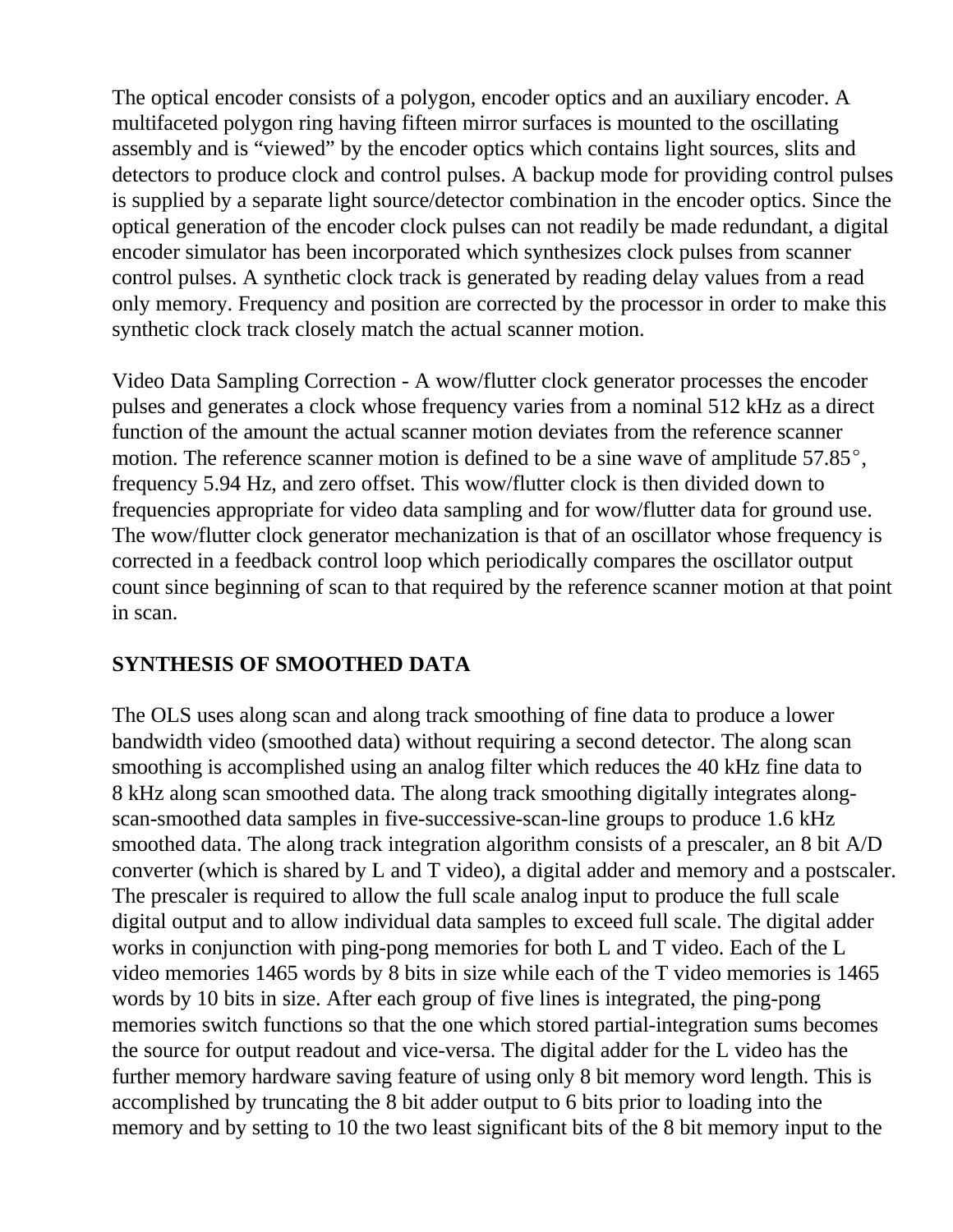adder for the last four lines. This method provides an L video algorithm transfer function which does not skip any output states for dc no noise inputs. Upon readout from a memory the postscaler truncates the word length by two bits to provide the required 8 bit T data from the 10 bit T memory output and 6 bit L data from the 8 bit L memory output.



**Figure 1. OLS Optics**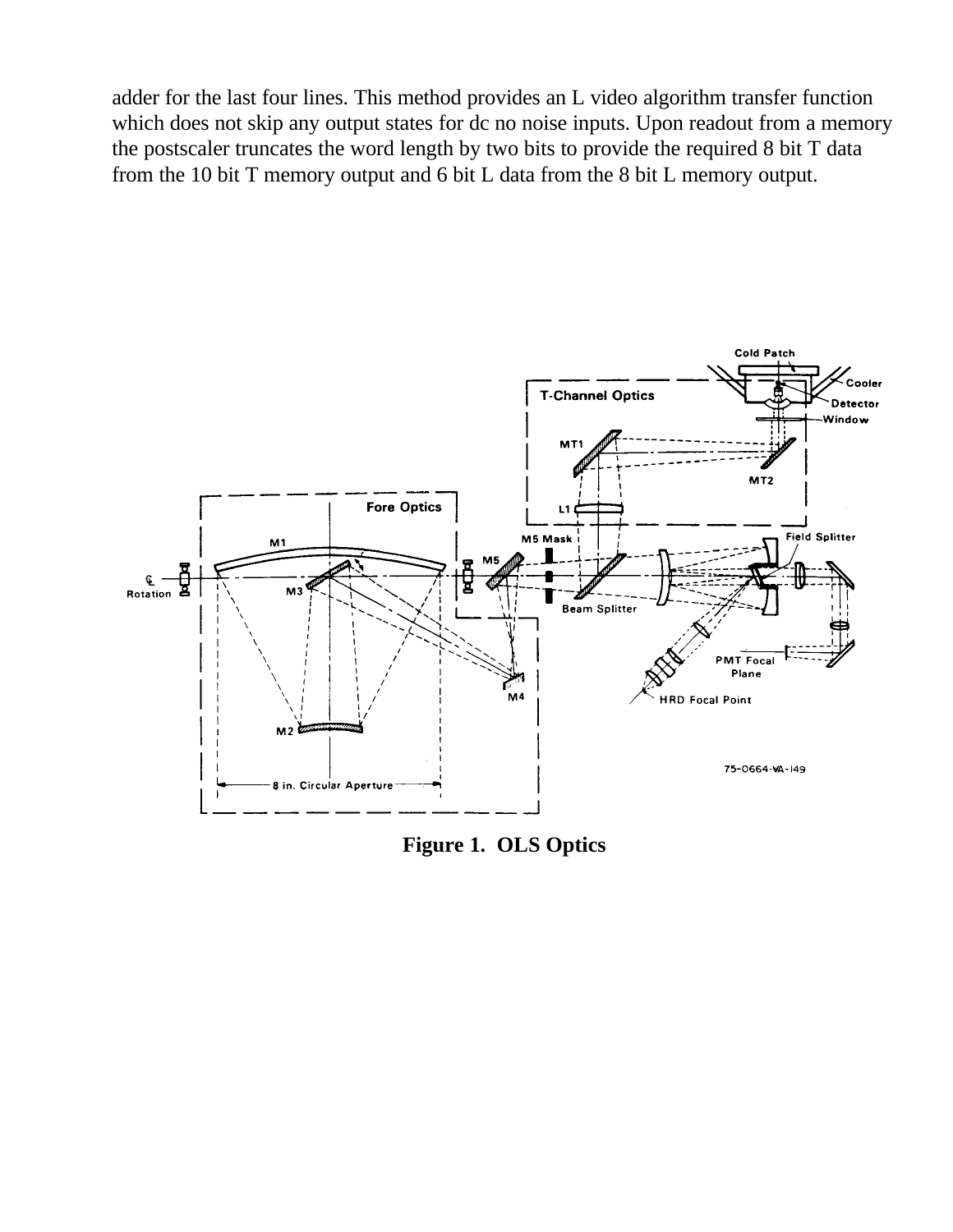





**Figure 3. HRD & T Detector Segment Switching**